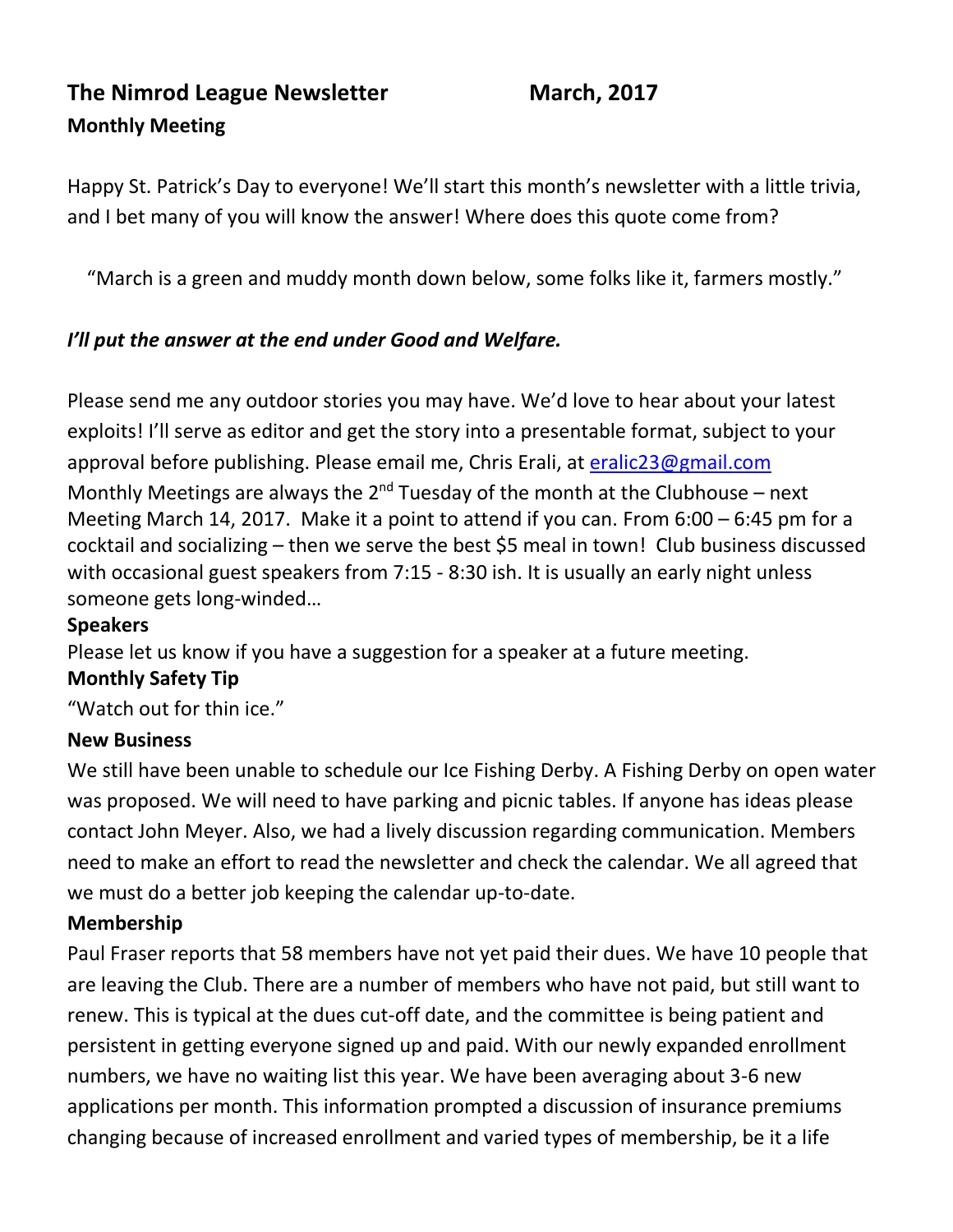member, junior member or whatever. Our insurance agent reports that this is a non-issue. Premiums are set by the "total number of members" regardless of type. Only major changes would affect the premiums.

## **Board of Trustees**

No news at this time.

# **Trap/Skeet**

Attendance has been up and down. We had a good week when the weather improved, not so much on the windy cold days. Our little friends the mice have made their presence felt and created lighting issues. The damage is such that there will be a cost incurred to the club that is not in the budget. Amounts should range \$1500 to \$2000. 15 pallets of targets are being delivered on Tuesday, March 7. Any members who help unloading and storing get many thanks from the entire club.

# **Kitchen**

Volunteers for cooking at upcoming general meetings are as follows: March: Cindy Smith, April: Bob Horgan, and May: Pat Orrell. We are still looking for chefs for the months of June and July. And finally, Kevin Chviruk will be our chef for the WCLS dinner on March 25.

## **Spring Cleaning is set for April 22, 2017 Volunteers are welcome!**

We will start after coffee and donuts at 8AM and be done by noon, when we'll have elk burgers for lunch.

Bruce purchased a new instant thermometer as well as more vacuum sealer bags. He's been busy sealing packages of meat for the game dinner. **Remember when you donate! Label with a "game name" and date!**

Remember… Paul Frasier always needs help setting up and cleaning up afterwards. This also is a good way to earn work hours. Bruce and Larry appreciate the regulars in the kitchen who produce one of the best Game Dinners you can find.

We are still looking for donations for our game dinner. If you have any game, please label it and leave it in the refrigerator and call Bruce at (508) 853-1589. He will vacuum package it for the freezer to prevent freezer burn and keep it fresh for our dinner. Thanks!

**Upcoming Event:** Game Dinner is on May 20, 2017. Tickets are \$25.

Get your tickets early as this event will be sold out!

## **Rifle Range**

Tom Wiegand reports the range is messy and not up to our usual Nimrod standards.

Members need to pick up spent shotgun shells, brass, used targets, cardboard, and the like. Please understand that if each individual member doesn't work to keep the range clean and maintained then that work must be completed by someone else. We are not a private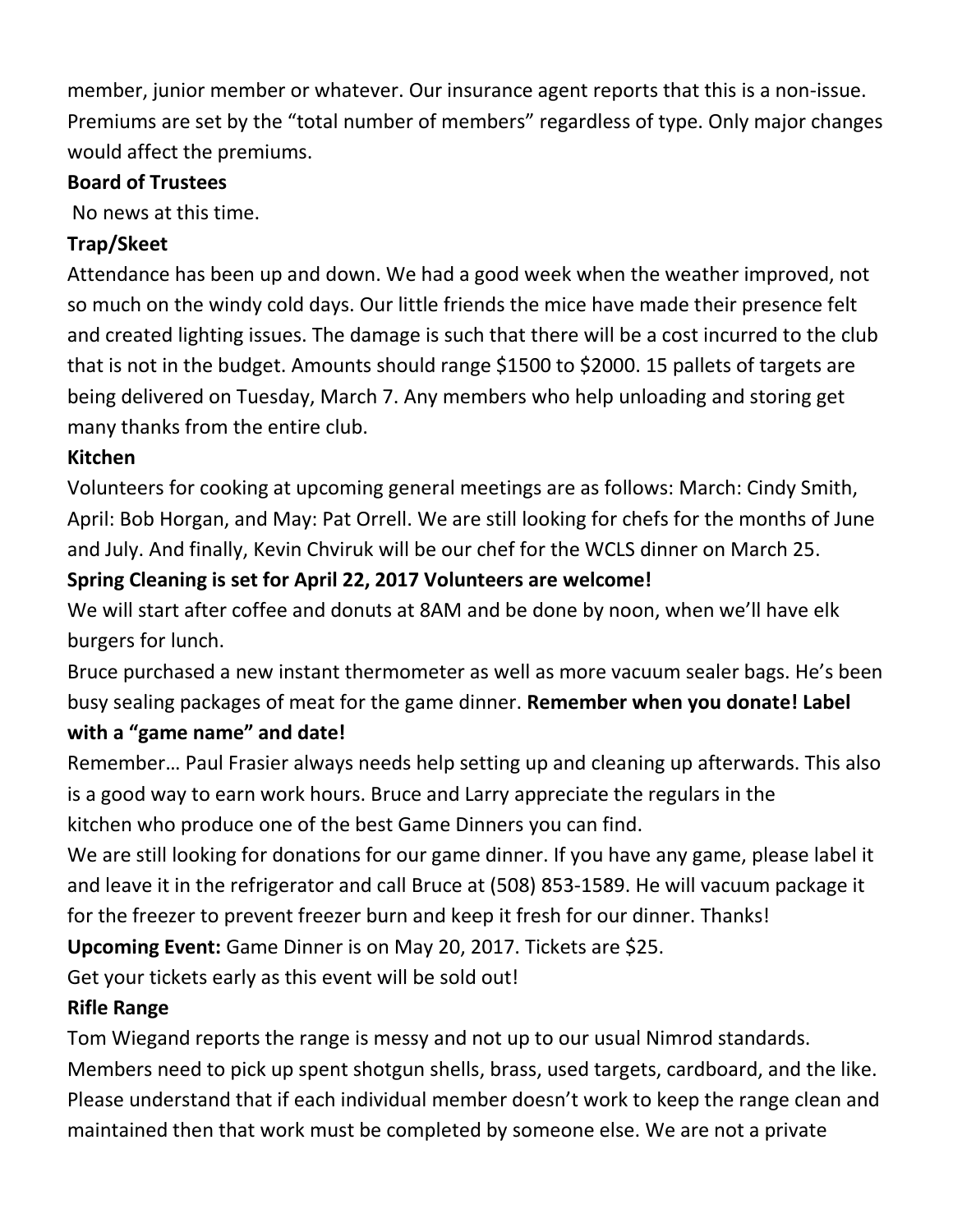enterprise that pays a maintenance person. If you are using the range, please make an effort in this regard. Take 5 minutes after you have cleaned up your own materials and look around. Notice something awry? Have the initiative to take care it. If everyone who uses the range takes responsibility for it, then the range will easily be maintained. Thanks to all who help keep up the quality of our range. The club is purchasing cardboard which is "cut to size" for our target holders. Uniform-sized cardboard will help with maintenance. The committee may have a source. News is forthcoming. There is also talk of a "burn day." Neal Whitehead is checking on a burn permit. By the way, help is welcomed. These kinds of projects make for great social events as well. Plenty of pontificating on various topics and nobody is ever thirsty!

No news on the NRA grant.

The range will be closed May 13-14, 2017 for the Archery IBO Shoot.

## **House**

Ralph not present, No report

Projects are on-going. Camera security system and cell phone booster, among others.

## **Executive Board**

This month's meeting adjourned at 8:53 PM. There were some lively exchanges. Much discussion and decision-making on a variety of issues. We aim for the newsletter to convey the highlights.

E Board meetings are held at 7 PM the last Tuesday of the month. Members are welcome if you'd like to come and observe our club's operation. Our membership can be very proud of the board and the time and effort that is made by everyone to keep our club running smoothly.

# **Special Committee (Scholarship)**

We have applications on the bulletin board. The process is moving forward.

# **Grounds**

Neal Whitehead reports that new batteries have been installed. We have reached out to Del Dion in regard to an upcoming CPR class.

Please remember that we always can use plenty of volunteers for shoveling and snow blowing. Many hands make light work! We may not have heard the last of "old man winter."

# **Finance**

The market fluctuates as we all know. Smart investors stay the course.

# **Bar**

Gary Girardi is back from traveling. He had a question on the budget. There was no issue and his concerns were alleviated.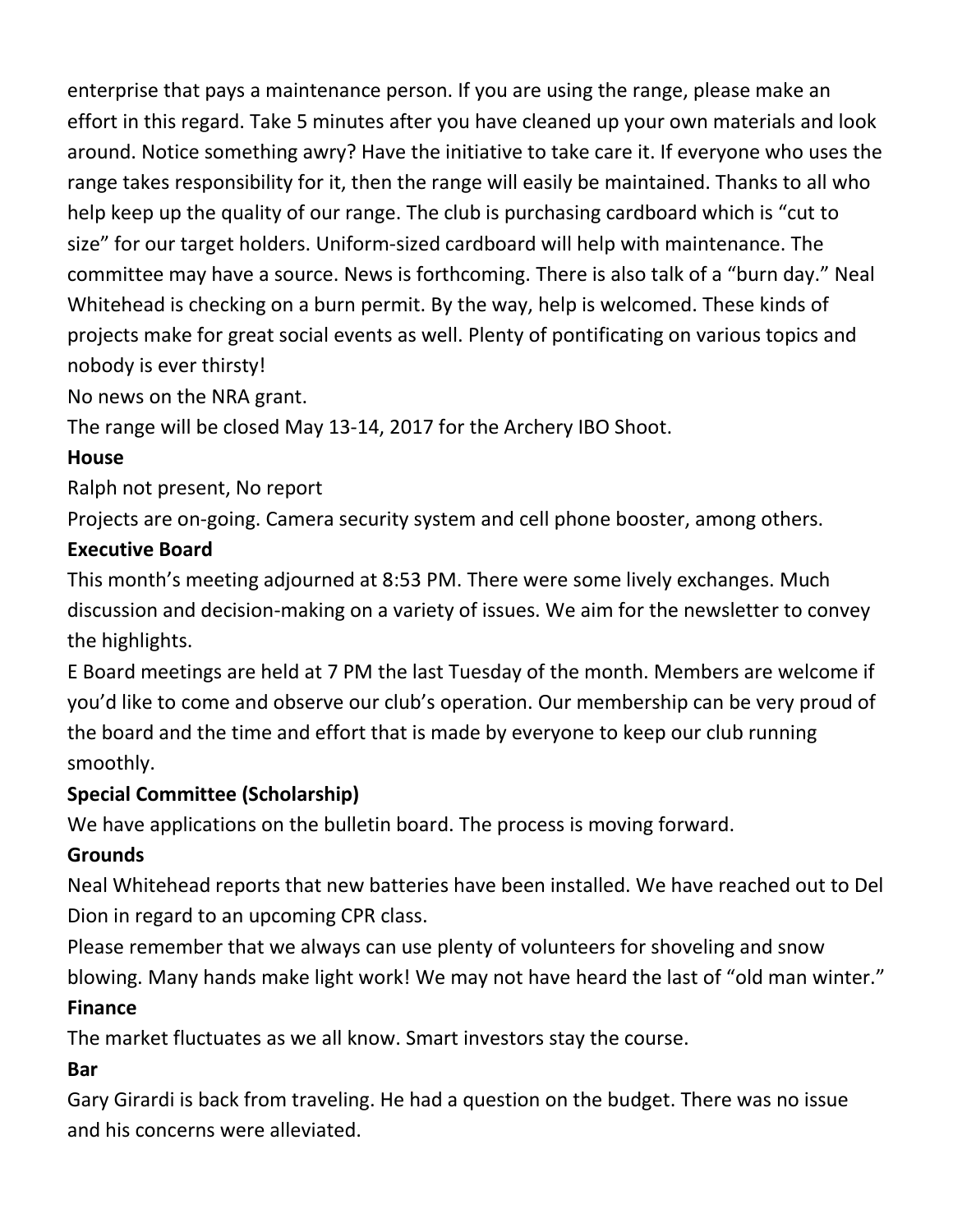## **Birds**

A clean-up work party is in the future. The hunting area is shaping up into very good bird cover. There is however, a lot of timber lying on the ground that needs to be picked up and piled. Keep this party in mind for volunteer hours. Date is forthcoming.

#### **Revenue**

Ralph Cochran is looking for someone to co-chair our 30 Guns in 30 Days fund raiser. Please don't be afraid to "volunteer" someone.

Cindy Smith has taken the reins as our new treasurer. If the last few weeks have been any indication, we are in good hands. She or Chris Craigue are the designees for moving money between accounts, and Cindy will deposit all scholarship donations.

## **Archery**

There was no formal report as Tina could not make the E Board meeting. There was a rumor she was attending a Hawaiian luau in Hawaii… A good reason to miss an E Board meeting! The issue of Saturday morning use of the indoor range was discussed. This was where we discovered that we all, as members, need to work at communicating as efficiently as possible. All members need to help. This includes dissemination through our various channels and reception through those same avenues. Nimrod is a busy place! Shooting on Friday nights has been going well. This is our Open League Night, every Friday at 7pm. This is open to all for a \$10 fee. (Group snacks are always welcome. Thanks!) **Upcoming Event:** Nimrod will host the IBO Shoot on May 13 & 14, 2017. **Volunteers needed!** Don't feel you must commit to the whole weekend. Give us a couple of hours. It's a great way to fulfill your volunteer obligation. The Rifle Range will be closed that weekend.

## **Worcester County League of Sportsmen**

Our Kid's Day went very well. Joe Afonso reported after expenses, a net of about \$64. There was food, prizes, wood duck boxes, walking sticks, archery, and bird houses. All the participants had the opportunity to take home a bird house, a walking stick, or a prize! The wood duck boxes will be installed at various sites at a later date. Plans for a Youth Trap Event are ongoing. Contact to the different area clubs to serve as hosts is being made by the League. The finals will be held at NIMROD sometime in July or August. We will need volunteers for the championship. WCLS will provide 12 and 20-gauge ammunition. The League is also actively involved with the idea of using dogs to track wounded deer. This entails some legislative work and the WCLS is lobbying on behalf of the Massachusetts sportsmen.

## **WCLS Dinner will be held March 25, 2017.**

Kevin Chviruk will be our chef.